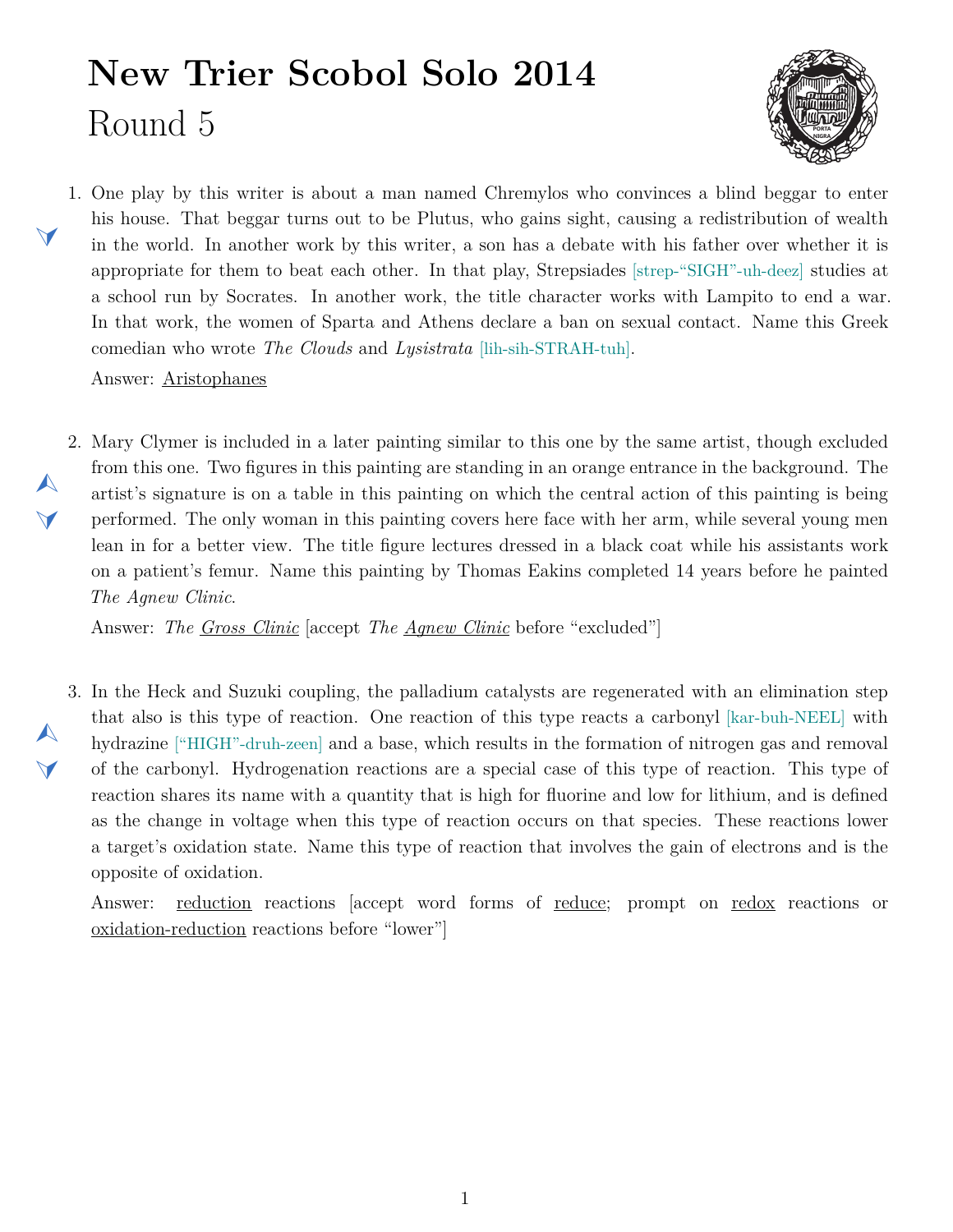<span id="page-1-0"></span>4. The only remnant of the original railway in this region is a granite–and–red-brick clock tower at Tsim Sha Tsui. Its Wan Chai district houses most of this area's Filipino minority. A giant Buddha made of bronze lies on this region's Lantau Island. This region contains Victoria Peak and a revitalized housing development project on the Kowloon Peninsula. The Admiralty extension of this region's business district has been the site of protests in 2014. This region is flanked to the north by the Shenzhen, and is situated on the Pearl River Delta across from Macau [muh-"COW"]. Name this concession to the British in the Treaty of Nanking, which was returned to China in 1997.

Answer: Hong Kong (Special Administrative Region) [or Xianggang [shee-ahng gahng] (Tebie Xingzhengqu)]

<span id="page-1-1"></span>5. This person authorized the nuclear explosion nicknamed "Smiling Buddha". The Shah Commission found that this person was responsible for an unjustified state of emergency that was officially ordered by Fakhruddin Ali Ahmed. That emergency ended after this person lost an election to Morarji Desai of the Janata Party in 1977. This leader was elected prime minister again in 1980 and eventually launched Operation Blue Star in Amritsar, Punjab. That raid on the Golden Temple complex angered Sikhs, and this person was killed by Sikh bodyguards. Name this daughter of Jawaharlal Nehru and mother of her successor Rajiv.

Answer: Indira Gandhi [prompt on Gandhi]

 $\blacktriangle$ 

 $\blacktriangleleft$ 

 $\blacktriangle$ 

 $\blacktriangledown$ 

 $\blacktriangle$ 

 $\blacktriangledown$ 

 $\blacktriangle$ 

 $\blacktriangledown$ 

<span id="page-1-2"></span>6. This writer's paper "Bare Phrase Structure" developed an attempt called X-bar theory to look for language commonalities. That attempt was developed further in this person's essay collection *The Minimalist Program*. "Context-sensitive" and "context-free" are categories in this person's hierarchy of grammars. This person also wrote *Necessary Illusions*, *Failed States*, and *Manufacturing Consent*, which explain how propaganda and media misinformation have endangered American citizens. Name this linguist who discussed a nonsensical but grammatical sentence, "Colorless green ideas sleep furiously", in his book *Syntactic Structures*.

Answer: (Avram) Noam Chomsky

<span id="page-1-3"></span>7. Legend has it that this man made a bet with the 5<sup>th</sup> Earl of Lonsdale about Harry Bensley walking around the world. Some associates of this person blamed his death on stress brought on by the Pujo [poo-zhoh] Committee, including an interrogation by Samuel Untermyer. This person supported James J. Hill in his rivalry with Edward H. Harriman, and he offered to meet with Teddy Roosevelt to settle concerns with the Northern Securities Company. This person and his partner Anthony Drexel helped Thomson–Houston Electric merge with Edison General Electric. He and Elbert Gary bought Carnegie Steel to form U.S. Steel. Name this very wealthy banker of the late  $19<sup>th</sup>$  and early  $20<sup>th</sup>$ centuries.

Answer: J(ohn) P(ierpont) Morgan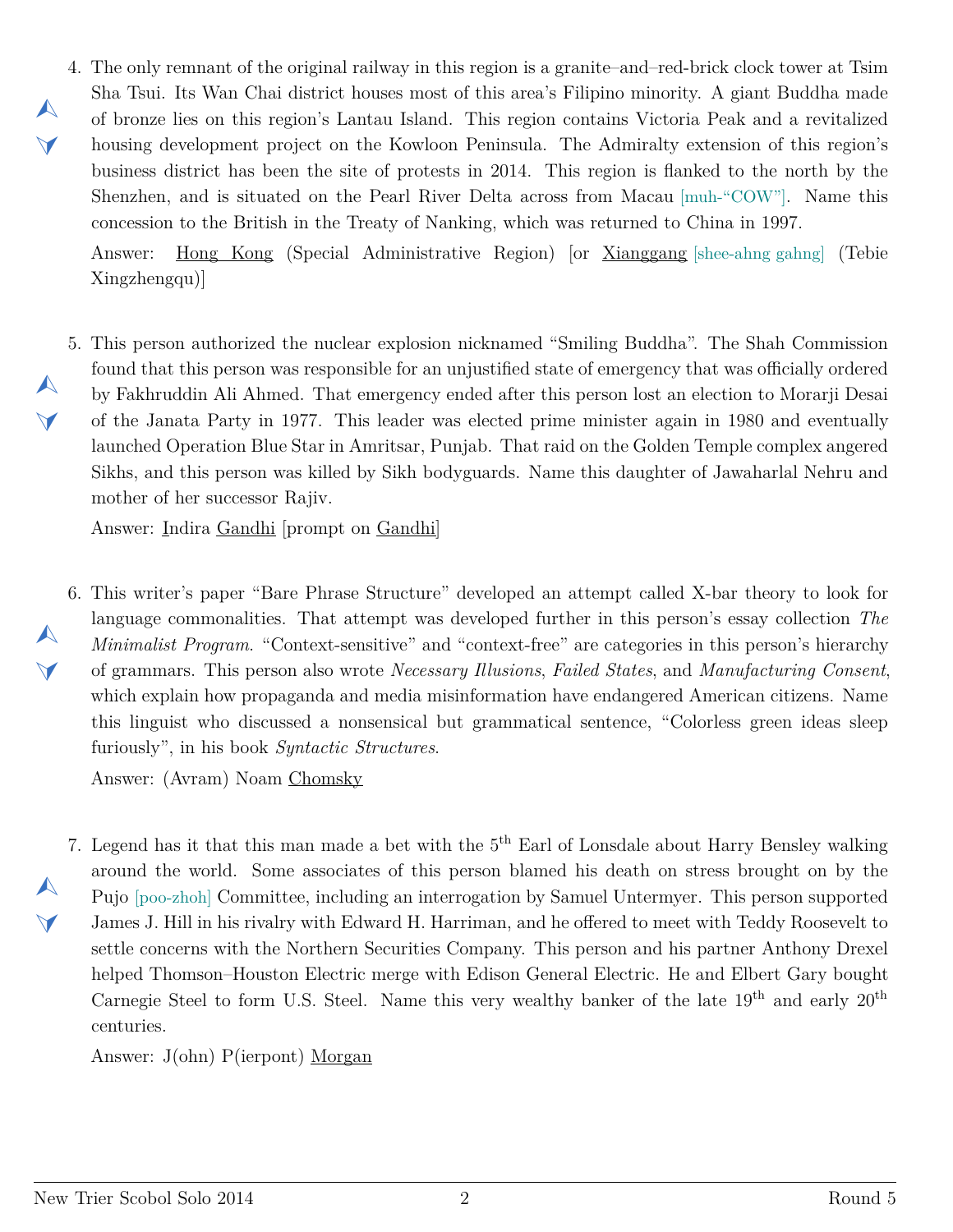<span id="page-2-0"></span>8. A clamp-shaped protein complex increases the processivity of this event by preventing one enzyme from dissociating. In bacteria, this process is started at an ori site by a primer. The Meselson–Stahl experiment showed that this process was semiconservative. Because this process only occurs in the <sup>5'</sup> ["five prime"]-to-3' ["three prime"] direction, the lagging strand in this process is handled in small bits as unwinding occurs, producing Okazaki fragments. This process occurs during the S phase of the cell cycle, and involves the action of DNA polymerase. Name this process that produces an additional copy of the genome.

Answer: DNA replication [accept answers mentioning DNA and the notion of synthesizing or copying or equivalents; prompt on replication or answers meeting the alternate description but not including "DNA"]

<span id="page-2-1"></span>9. This person designed an octagonal wing for the house of George Divers that is now part of Farmington  $\blacktriangledown$ Country Club. He also designed a single-story white jail that is now the sheriff's office in Nelson County, Virginia. He was considered a leader of American Palladianism, and he studied pictures of Palladio's works before designing buildings such as Barboursville. He named his plantation house Poplar Forest. In his own house, which contains a dome room, he placed his bed between his bedroom and his office, and he placed a great clock he designed in the entrance hall. Name this architect of the University of Virginia and Monticello, the third U.S. president.

Answer: Thomas Jefferson

 $\blacktriangle$ 

 $\blacktriangleleft$ 

 $\blacktriangle$ 

<span id="page-2-2"></span>10. One of this author's poems references a man "who loved the Medici" though he had "never seen one".  $\blacktriangle$  $\vee$ Another of his poems features a butcher who "stared at them and shook with grief and fright" when he finds out his wife is about to die. This author of "Mr. Flood's Party" wrote about a man "who has come out of the grave" to tell the title character to "go to the Western Gate." This poet described a man who "was rich — richer than a king" and "admirably schooled in every grace". This creator of Tilbury Town, who wrote "Luke Havergal", also wrote about a man who "went down town" and "went home and put a bullet through his head." Name this poet of "Miniver Cheevy" and "Richard Cory".

Answer: Edward Arlington Robinson

<span id="page-2-3"></span>11. Phase slips allow this phenomenon to occur along with dissipation, and recent studies of this  $\blacktriangle$  $\blacktriangledown$ phenomenon have looked at twisted pockets of electrons in cuprate [KOOP-"rate"]. Following a discovery of the unconventional type of this phenomenon by Frank Steglich, research by Bednorz and Müller uncovered examples with higher critical temperatures. In the conventional types of the materials in which this phenomenon occurs, electrons interact with phonons [FOH-nahnz] to form Cooper pairs, whose behavior is explained by BCS theory. Materials that have this property expel their magnetic fields, which is a display of the Meissner effect. Name this phenomenon in which electrical current flows without resistance.

Answer: superconductivity [accept word forms]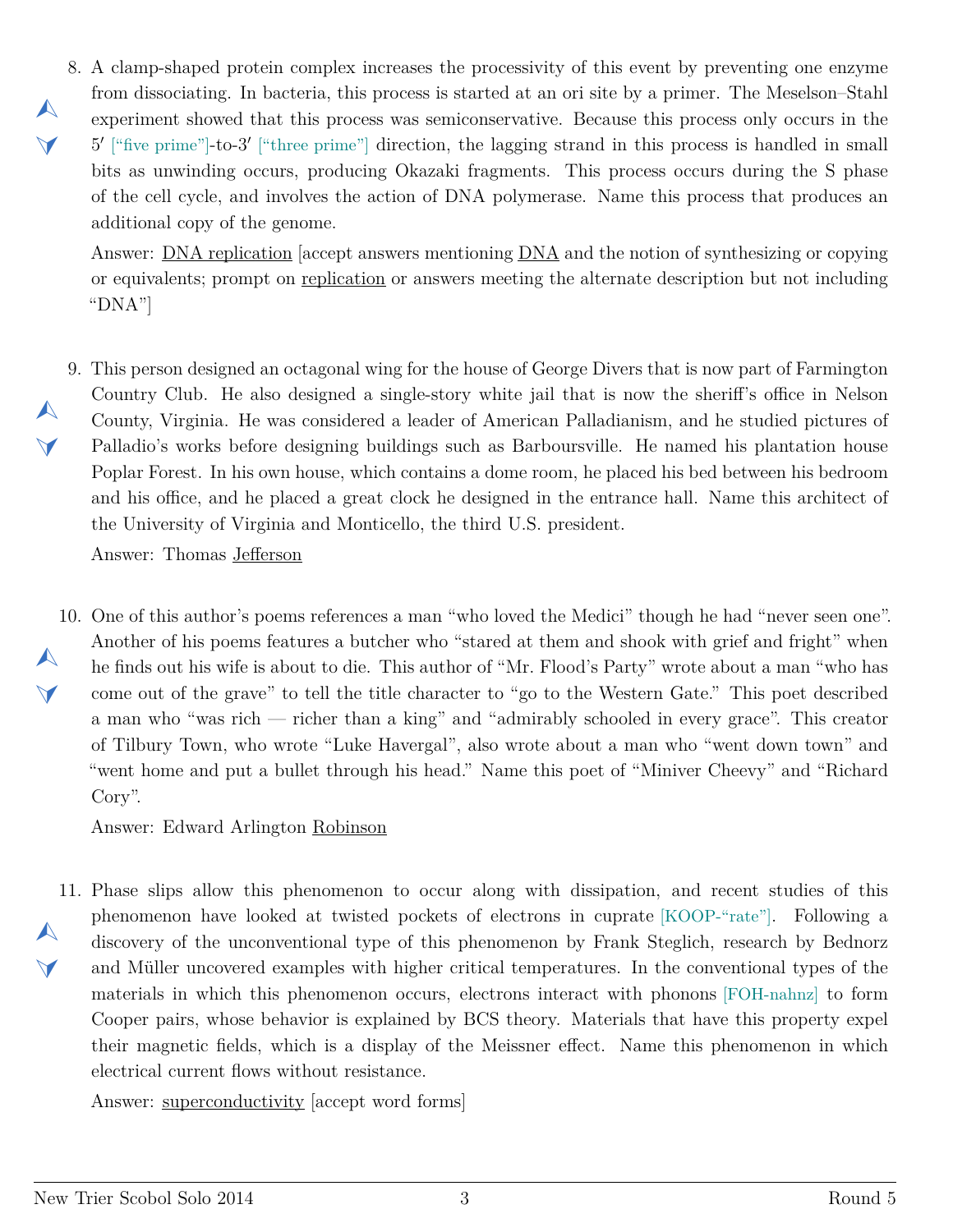<span id="page-3-0"></span>12. This operation can be performed on complex functions by increasing the power in the denominator  $\blacktriangle$  $\blacktriangleleft$ of Cauchy's integral formula. This operation is generalized to higher dimensions by the del operator, which in turn is used to express the directional type of this operation, or curl, or divergence. Under appropriate conditions, Rolle's theorem guarantees the existence of a point at which this operation gives zero; such points, which may be minima or maxima, are called critical points. This operation can be performed using the quotient rule or the chain rule. Name this operation used to find the slopes of tangent lines which, according to the fundamental theorem of calculus, is the reverse of integration.

Answer: differentiation [accept taking (or finding) the derivative; do not accept word forms of "derive"]

<span id="page-3-1"></span>13. This character is told "Things that love night Love not such nights as these", and he responds "I  $\blacktriangle$  $\blacktriangledown$ am a man more sinned against than sinning." This character is then convinced to take shelter from the rain by a fool and a nobleman who had disguised himself as Caius. This person is eventually supported by the Duke of Albany, who states that Edgar and Kent should rule when this man dies. This character states "Nothing can come of nothing" before his daughter says "I cannot heave my heart into my mouth." Name this Shakespeare title character opposed by his daughters Regan and Goneril, but supported by his other daughter, Cordelia.

Answer: King Lear

<span id="page-3-2"></span>14. There is historical disagreement as to whether the Order of the Garter was started before or after  $\blacktriangle$  $\blacktriangledown$ this battle. During this battle, the founder of that order is believed to have said "Let the boy win his spurs." During this battle, ineffective mercenary crossbowmen were killed by their French clients as they attempted to retreat. Philip VI's [6] cavalry was cut down by pre-dug pits and troops firing from the rear of the English formation. Calais [kuh-lay] was taken by Edward III soon after this English victory. Name this early battle of the Hundred Years' War that saw French forces decimated by the first large-scale use of the English longbow.

Answer: Battle of Crécy [kray-see]

<span id="page-3-3"></span>15. One story by this writer is partly set at Friedheimer's store, where four-year-old Bibi and his father  $\blacktriangle$  $\vee$ Bobint are shopping while Calixta is at home during a storm. In another story by this writer, Josephine tells her sister about a railroad disaster. This author also wrote about a Protestant woman from Kentucky who married a Catholic businessman who travels often. That woman, who develops a friendship with Adèle Ratignolle [a-del rah-teen-yohl], receives a lot of attention from Robert Lebrun while vacationing at the Grand Isle. Name this author of "The Story of an Hour" who wrote about Edna Pontellier in *The Awakening*.

Answer: (Katherine O'Flaherty) "Kate" Chopin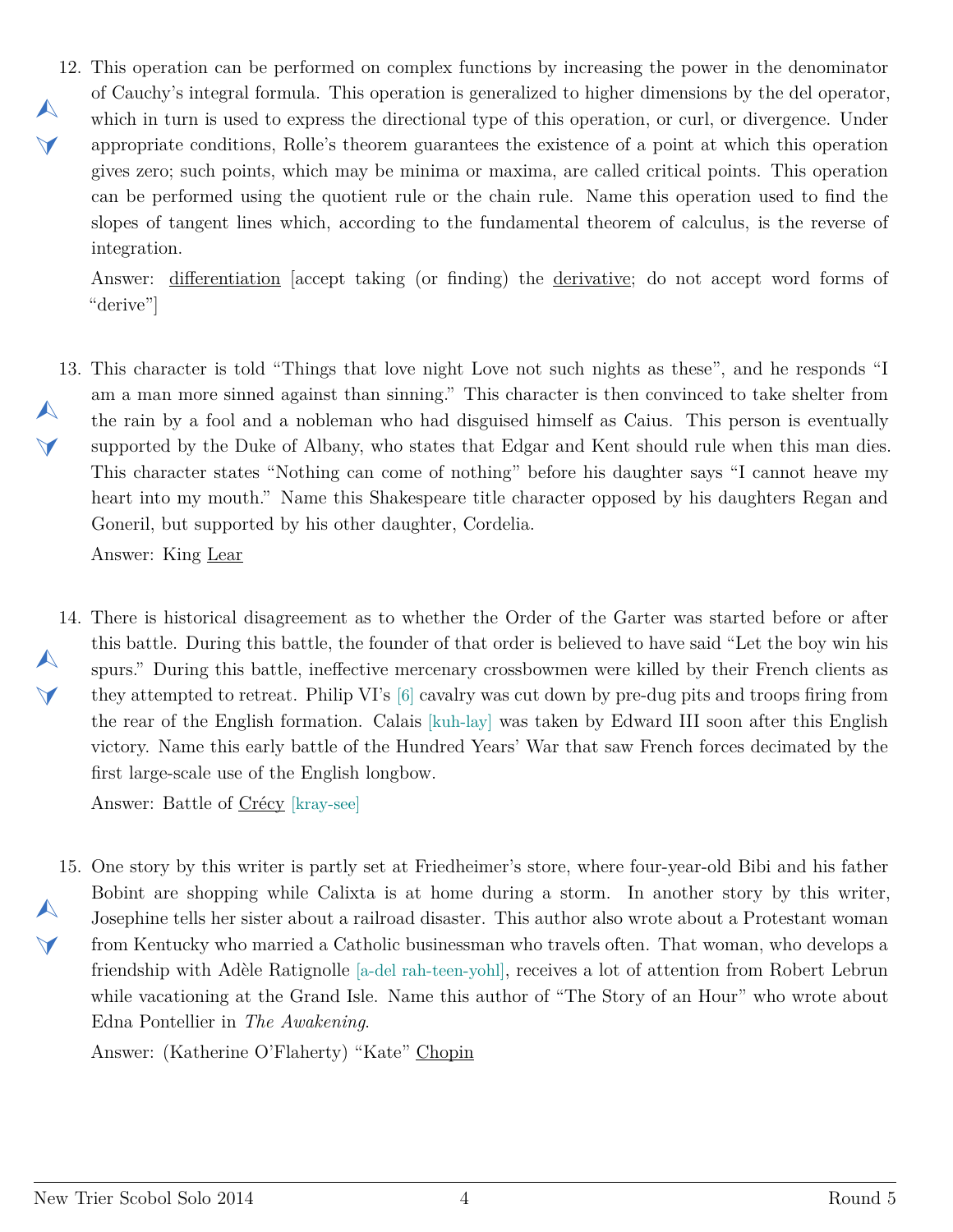- <span id="page-4-0"></span>16. This composer was a distant relative of Arseny Golenishchev-Kutuzov, whose poetry formed the basis  $\blacktriangle$  $\blacktriangleleft$ for this composer's *Songs and Dances of Death*. This composer used *Dream Vision of the Peasant Lad* in a few of his works, including his comic opera *The Fair at Sorochyntsi* [sor-oh-"chintzy"]. Another one of his pieces includes the section "Two Polish Jews, Rich and Poor", which was left out of an orchestration done by Maurice Ravel. That work was based on an Academy of Fine Arts display of the works of Viktor Hartmann. Name this composer who depicted a witches' sabbath on St. John's Eve in his *Night on Bald Mountain* and who also composed *Pictures at an Exhibition*. Answer: Modest (Petrovich) Mussorgsky
- <span id="page-4-1"></span>17. During the Vietnam War, this person asked a Senate subcomittee "How do you ask a man to be the  $\blacktriangle$  $\blacktriangledown$ last man to die for a mistake?". Much more recently, after this person said that ISIS "did not represent Islam", ISIS spokesman Abu Mohammad al-Adnani referred to this person as an "uncircumcised old geezer". This person was accused of operating based upon "an unfathomable obsession and a messianic feeling" by Israeli Defense Minister Moshe Yaalon during peace talks with the Palestinians. Name this former senator from Massachusetts and 2004 presidential candidate, who in 2013 succeeded Hillary Clinton as U.S. Secretary of State.

Answer: John (Forbes) Kerry

<span id="page-4-2"></span>18. This leader supported Section 28, which prevented local governments from teaching that  $\blacktriangle$  $\vee$ homosexuality is acceptable. A protest near the end of this leader's time in power was nicknamed the Battle of Trafalgar Square. Garret FitzGerald and this leader signed the Anglo-Irish Agreement addressing the Troubles in Northern Ireland. This leader had been the Education Secretary until taking over the Conservative Party from Edward Heath. This prime minister resigned after instituting an unpopular flat poll tax called the Community Charge. Name this prime minister, succeeded by John Major, who won the Falklands War and was often called the "Iron Lady".

Answer: Margaret (Hilda Roberts) Thatcher [accept either underlined name]

<span id="page-4-3"></span>19. Intrusions of air from a higher layer of the atmosphere into this layer can be located by calculating  $\blacktriangle$  $\vee$ potential vorticity. Scattering in this layer is relied upon by microwave radio communications. The highest part of this atmospheric layer contains most of the jet stream, and the mixing of this layer with the layer above it was blamed for destabilizing the polar vortex. This atmospheric layer contains almost all of the water vapor in the atmosphere, and this layer contains most of the atmosphere's mass and weather. Name this layer below the stratosphere, the lowest layer of the atmosphere. Answer: troposphere